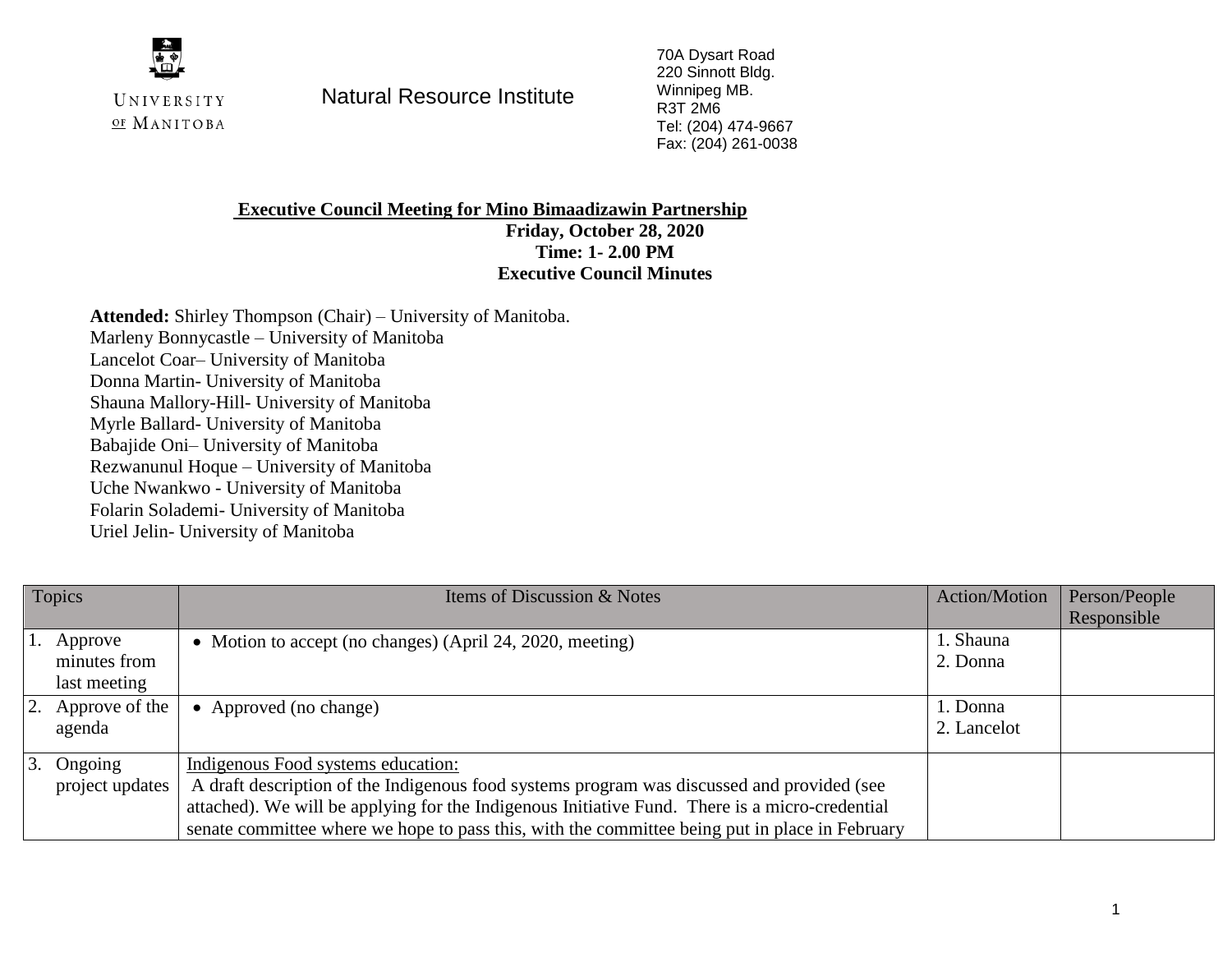

## UNIVERSITY **Natural Resource Institute**

70A Dysart Road 220 Sinnott Bldg. Winnipeg MB. R3T 2M6 Tel: (204) 474-9667 Fax: (204) 261-0038

| 2021. A food program course is scheduled to start in May 2021 or summer in Brokenhead FN                   |                   |
|------------------------------------------------------------------------------------------------------------|-------------------|
| depending on COVID-19.                                                                                     |                   |
| <b>Indigenous Philanthropy for Winnipeg Foundation:</b>                                                    |                   |
| Indigenous Philanthropy is a project with the University of Manitoba, MITAC, Winnipeg<br>$\bullet$         |                   |
| Foundation/Endow Manitoba and Mino-Bimaadiziwin Partnership to pilot two or 3                              |                   |
| indigenous-led community foundations.                                                                      |                   |
| The university approves ethics for zoom interviews with the community members. The group<br>$\bullet$      |                   |
| works closely with two FN communities (Dakota Plains and Brokenhead) in Manitoba to                        |                   |
| develop a community foundation in their community.                                                         |                   |
|                                                                                                            |                   |
| <b>WISE Update:</b>                                                                                        |                   |
| After last year's baseline survey, a follow-up survey was done with the same respondents (at-<br>$\bullet$ |                   |
| risk FN youths) to see about food and other shifts under COVID-19 and due to training. We                  |                   |
| are submitting an article in November.                                                                     |                   |
| All recent surveys were done online or over the phone, and some questions on food security,<br>$\bullet$   |                   |
| COVID 19 included in the questionnaire. A recent analysis $(n=45)$ shows the households in                 |                   |
| Garden Hill and Wasagamack 38% of the respondents are moderately food insecure, and 62%                    |                   |
| are severely food insecure. No household, most of which have extended family and children,                 |                   |
| reported being food secure.                                                                                |                   |
|                                                                                                            |                   |
| Webinars:                                                                                                  |                   |
| A series of webinars is occurring. See newsletter at<br>$\bullet$                                          | Lancelot, Shauna, |
| The partnership organized a webinar with Alex Wilson, One House many Nation and Rural<br>$\bullet$         | Catrina           |
| Development Institute (RDI), Brandon University, on December 11, 2020, at 1 PM. Register                   |                   |
|                                                                                                            |                   |
| here (https://bit.ly/31IQtnL). (Webinar information has been updated).                                     |                   |
| Another webinar on architectural designs proposed for later in January.                                    |                   |